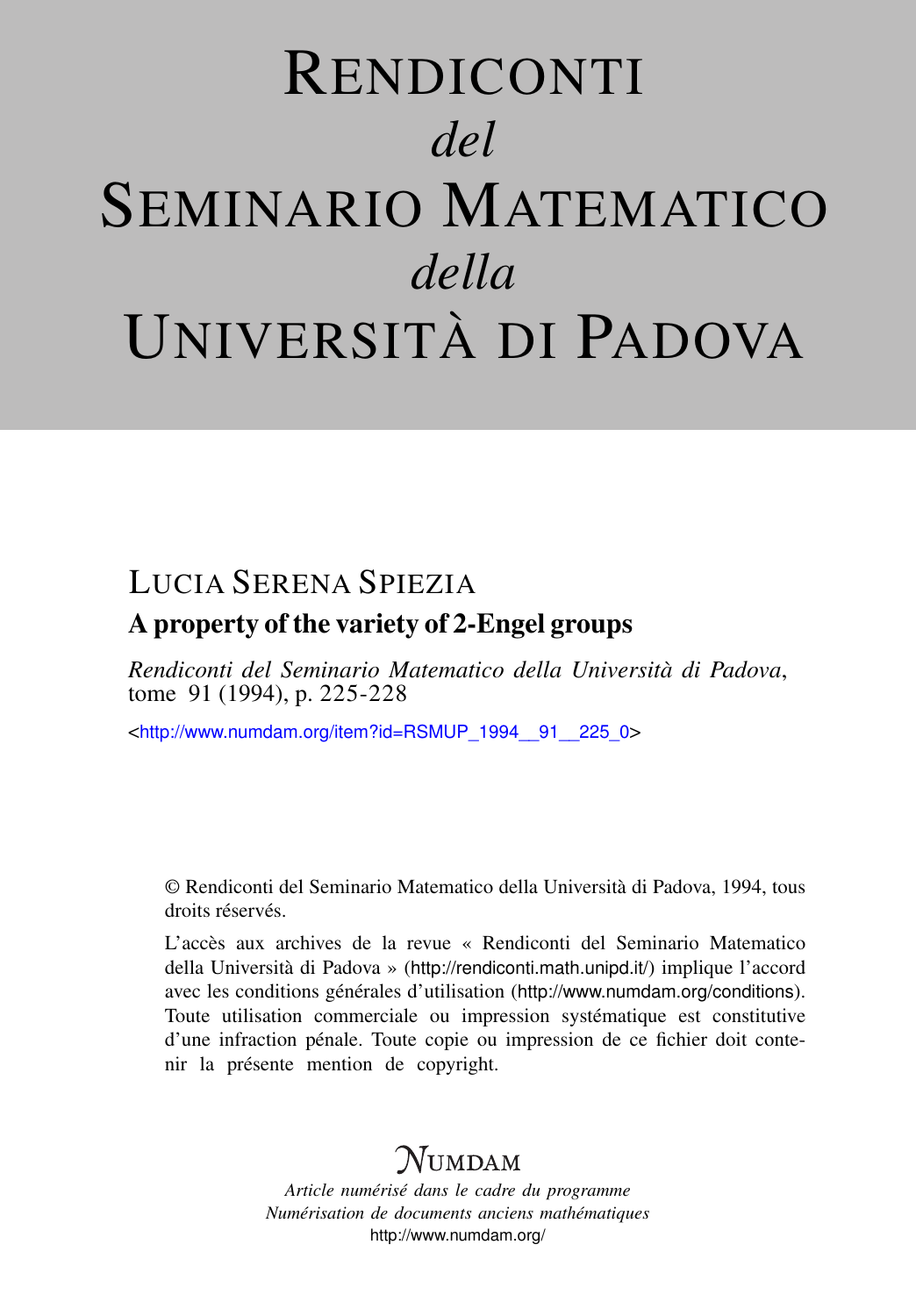REND. SEM. MAT. UNIV. PADOVA, Vol. 91 (1994)

## A Property of the Variety of 2-Engel Groups.

LUCIA SERENA SPIEZIA(\*)

### Introduction.

Suppose that  $\mathcal V$  is a variety of groups defined by the law  $w(x_1, ..., x_n) = 1$ , and assume that n is the least number of variables required to determine  $\mathcal{D}$ . Following [KRS] we denote by  $\mathcal{D}^*$  the class of groups G satisfying the following property:

«For every *n* infinite subsets  $X_1, ..., X_n$  of G, there exist elements  $x_i$  in  $X_i$ ,  $i = 1, ..., n$ , such that the subgroup generated by  $\{x_1, ..., x_n\}$ is a  $\nabla$ -group».

Clearly all finite groups satisfy the property for any  $\mathcal{V}$ . The question we are interested in is:

«For which varieties  $\heartsuit$  is very infinite  $\heartsuit^*$ -group a  $\heartsuit$ -group?»

For example, if  $\mathcal{V}$  is the variety  $\alpha$  of the abelian groups, then the law defining  $\alpha$  is  $w(x, y) = [x, y] = 1$ , and, by definition of  $\alpha^*$ , for every pairs X, Y of infinite subsets of  $G \in \mathbb{C}^*$ , there exist  $x \in X$ ,  $y \in Y$ such that  $xy = yx$ . It follows, from a theorem proved by B. H. Neumann in [N], that G is centre-by-finite, so that  $Z(G)$  is infinite. For any  $x, y \in G$ , we consider the infinite subsets  $Z(G)x$ ,  $Z(G)y$ . By hypothesis we can find  $z_1, z_2 \in Z(G)$  such that  $1 = [z_1x, z_2y] = [x, y]$ , so that  $G \in \mathcal{C}.$ 

Problems of similar nature are discussed in [KRS], where the variety  $\heartsuit$  considered is the class  $\alpha^2$  of metabelian groups, and in [RS], where the authors studied the classes of locally nilpotent, locally soluble and locally finite groups. Furthermore in [LMR], the authors answer the question affirmatively, using a considerably weaker hypothe-

<sup>(\*)</sup> Indirizzo dell'A.: Dipartimento di Matematica ed Applicazioni «R. Caccioppoli», Università di Napoli, Complesso universitario Monte S. Angelo - Edificio T, Via Cintia, 1-80126 Napoli.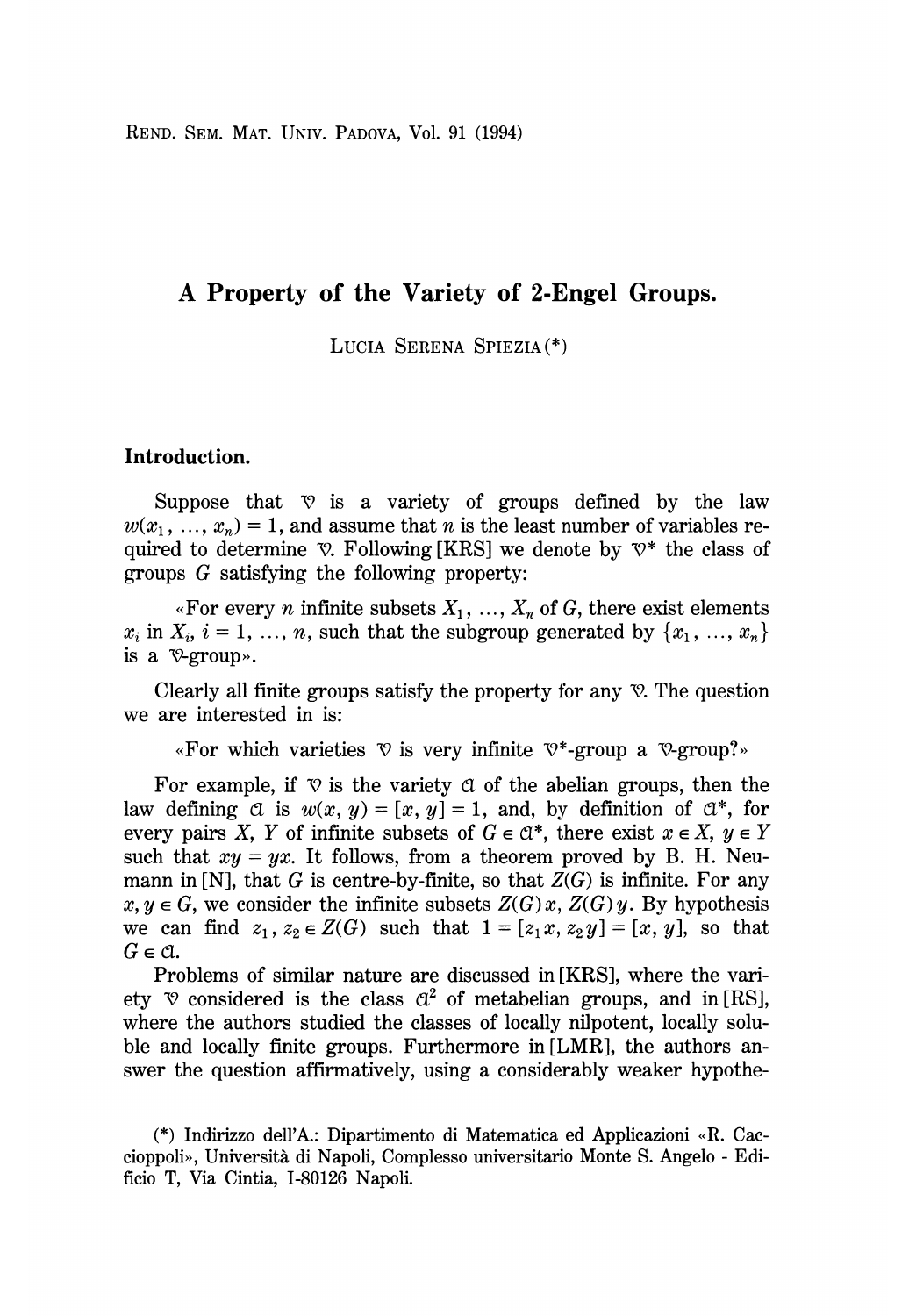sis, when  $\heartsuit$  is the variety of nilpotent groups of nilpotency class  $n-1$ . In fact they assume only that  $[x_1, ..., x_n] = 1$  instead of supposing that  $\langle x_1, \ldots, x_n \rangle$  is nilpotent of class  $n - 1$ . In the present paper we establish a positive result for the class  $\varepsilon_2$  of 2-Engel groups, by proving the following:

THEOREM. Let  $G$  be an infinite group. If for every pair  $X$ ,  $Y$  of infinite subsets of  $G$  there exist some  $x$  in  $X$  and  $y$  in  $Y$  such that  $[x, y, y] = 1$ , then G is a 2-Engel group.

Our notation and terminology are standard (see for instance [Ro]). We shall write  $\mathcal{E}_k^*$  to denote the class of groups G for which, whatever X, Y are infinite subsets of G, there exist  $x$  in  $X$  and  $y$  in  $Y$  such that  $[x, y, ..., y] = 1$ . Thus our Theorem states that  $\delta_2^* = \delta_2 \cup \mathcal{F}$ , where  $\mathcal{F}$ is the class of all finite groups. The proof we give relies upon a lemma proved in [S] which we restate here below for the reader's convenience:

LEMMA. Let G be an infinite group in  $\mathcal{E}_k^*$ . Then  $C_G(x)$  is infinite for every x in G.

### Proofs.

We will need some preliminary results before proving our statement. The first of these is actually a straightforward consequence of the above Lemma.

LEMMA 1. If G is an infinite group in the class  $\mathcal{E}_k^*$ , then for any  $x \in G$  there exists an infinite abelian subgroup A of G containing x.

Furthermore we point out that:

REMARK. If G is in  $\mathcal{E}_k^*$  and its centre  $Z(G)$  is infinite, then for any  $x, y \in G$  the subsets  $xZ(G)$ ,  $yZ(G)$  are infinite, hence there are  $z_1, z_2 \in Z(G)$  such that:

 $1 = [xz_1, yz_2, \ldots, yz_2] = [x, y, \ldots, y] \quad \forall x, y \in G.$ 

Therefore G is a k-Engel group.

LEMMA 2. Let  $G = \langle y, A \rangle$  be an infinite group in  $\mathcal{E}_2^*$ , where A is an infinite abelian subgroup of G. Then there exists an infinite subset T of the set  $B = \{a \in A \,|\, [a, y, y] = 1\}$  such that  $t_1t_2^{-1} \in B$  for any  $t_1, t_2$  in  $T$ .

226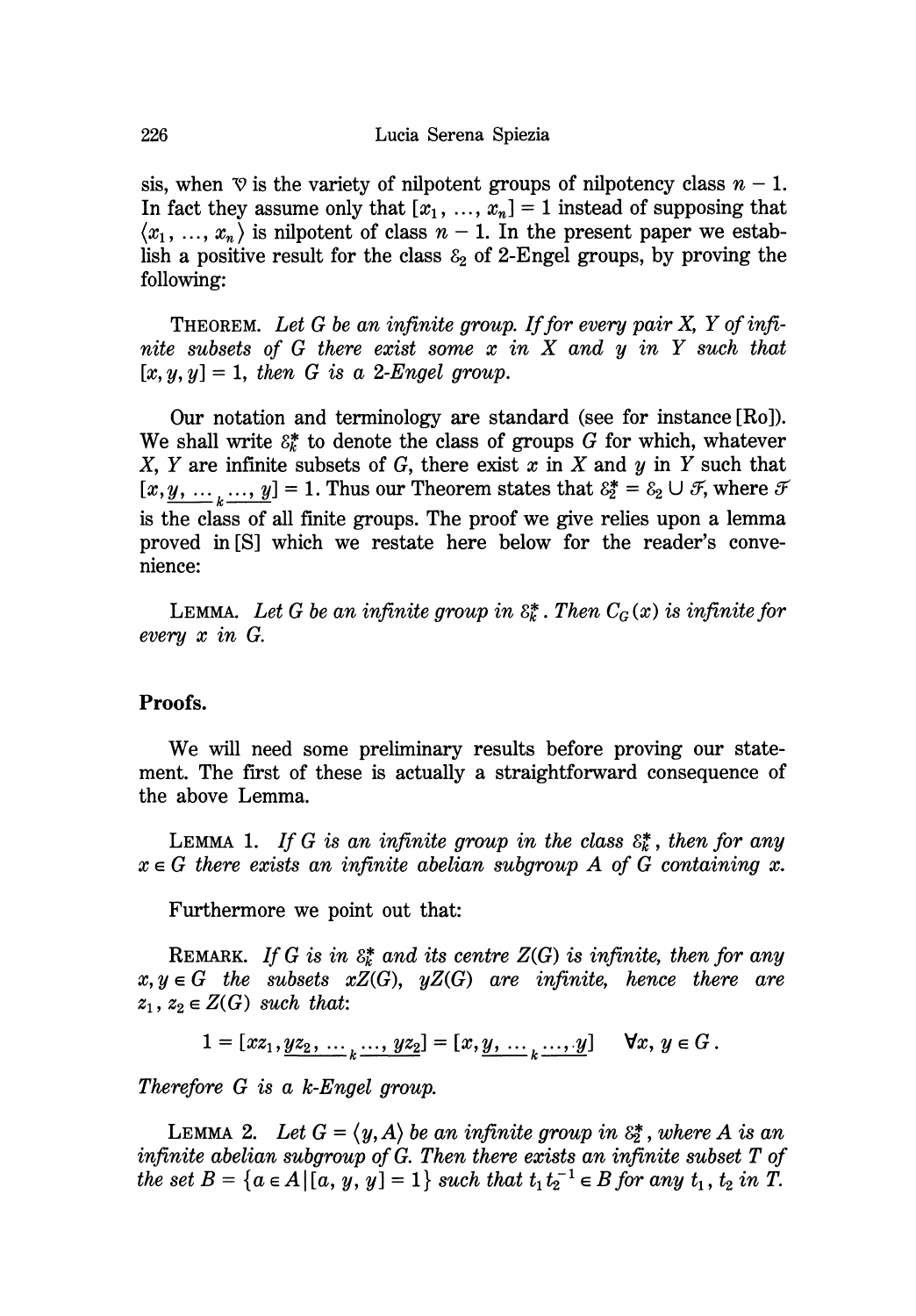PROOF. Consider the set  $Y = \{y^a | a \in A\}$ . If Y is finite, then the index |A:  $C_A(y)$ | is finite too, hence  $C_A(y)$  is infinite and contained in the centre of  $G$ ,  $Z(G)$ . This means that  $Z(G)$  is infinite, and, by the previous remark, G is a 2-Engel group. In this case we choose  $T=B=A$ .

So we may assume, without loss of generality, that  $Y$  is infinite. Suppose now that the set  $A \setminus B$  is infinite and consider the two infinite sets Y and  $A \setminus B$ . By hypothesis there are elements  $a \in A \setminus B$  and  $b \in A$ such that  $1 = [a, y^b, y^b] = [a, y, y]$ . But this is a contradiction since a is not in B. Thus  $A \setminus B$  has to be finite and B is an infinite subset of A.

If  $A$  has a torsion-free element  $a$ , then it is possible to construct an infinite strictly decreasing chain of infinite subgroups of A

$$
A\geqslant \langle a \rangle > \langle a^2 \rangle > \ldots > \langle a^{2^n} \rangle > \ldots.
$$

Since  $A\setminus B$  is finite, there exists  $n \in N$  such that  $\langle a^{2^n} \rangle$  is completely contained in B. Then we set  $T = \langle a^{2^n} \rangle$ . We have now to examine what happens when A is a torsion group. In this case the subgroup  $H$  generated by  $A \setminus B$  is finite, and  $A/H$  is infinite. Choose any transversal T for  $H$  in  $A$  containing 1. This is an infinite subset of  $A$  contained in  $B$ and, for any pair of distinct elements of T,  $t_1$ ,  $t_2$ , we have  $t_1 t_2^{-1} \notin H$ . Since  $1 \in T$ , we have  $t_1 t_2^{-1} \in B$ , for every  $t_1, t_2$  in T. This proves our claim.

We are now in a position to prove the theorem stated in the introduction.

THEOREM. If G is an infinite group in the class  $\mathcal{E}_2^*$ , then G is a 2-Engel group.

**PROOF.** Our purpose is to show that  $[x, y, y] = 1$ , for every x, y in G. By Lemma 1 we may assume, without loss of generality, that  $G$  is the group generated by y and A, where A is an infinite abelian subgroup of G containing x, i.e.  $G = \langle y, A \rangle$ .

If we consider the subset  $B = \{a \in A \mid [a, y, y] = 1\}$  of A, Lemma 2 guarantees the existence of an infinite subset  $T$  of  $B$  such that for any  $\overline{t}_1, t_2 \in T$ ,  $t_1 t_2^{-1} \in B$ . Set  $\overline{T} = \{y^t | t \in T\}$  and consider the following two cases:

Case 1. T finite. Since T is contained in the union of finitely many cosets of  $C_A(y)$ , it follows that  $C_A(y)$  is infinite. Thus the centre of  $\ddot{G}$ , containing  $C_A(y)$ , is infinite too and the claim follows from the Remark.